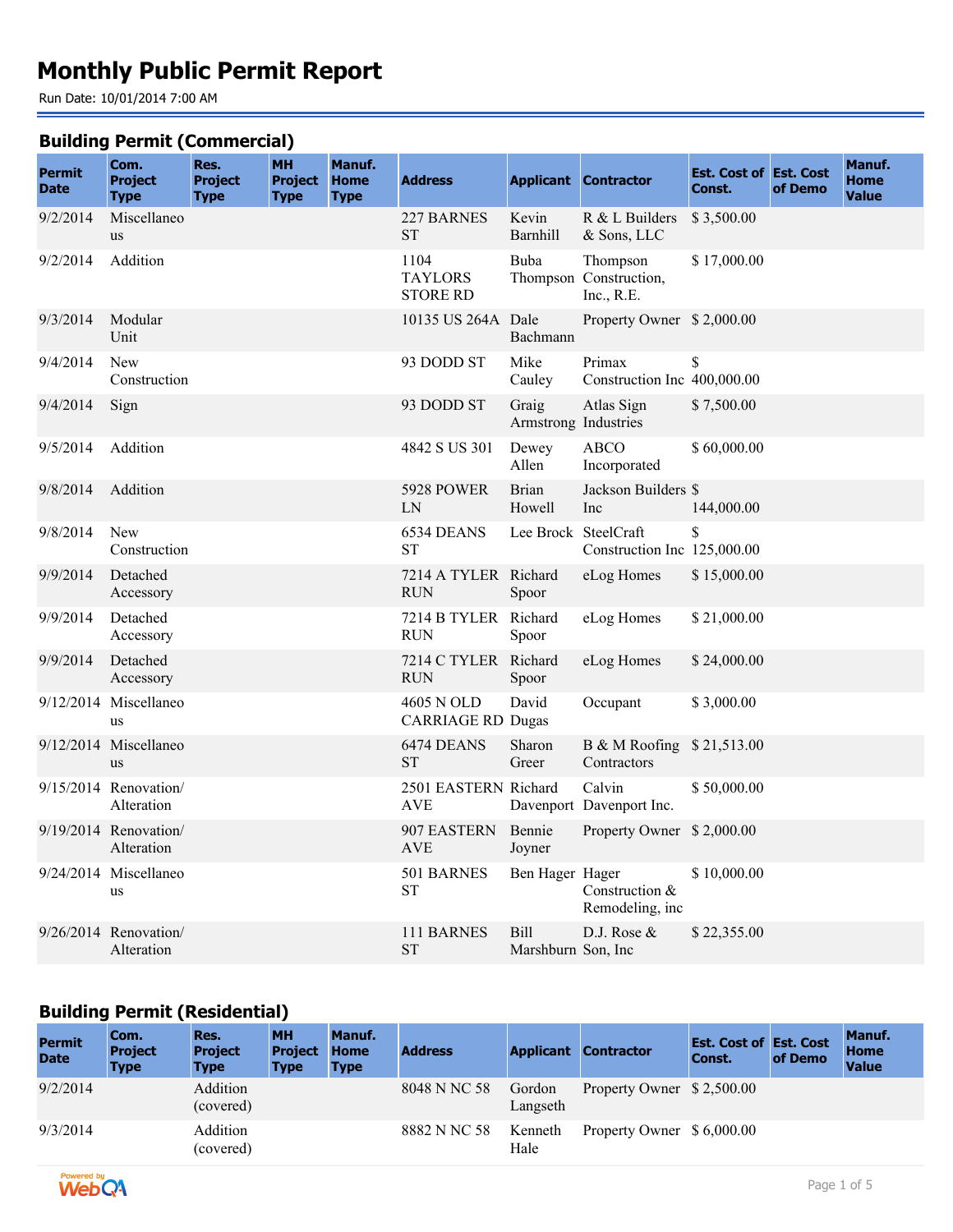# **Building Permit (Residential)**

| <b>Permit</b><br><b>Date</b> | Com.<br><b>Project</b><br><b>Type</b> | Res.<br><b>Project</b><br><b>Type</b> | <b>MH</b><br><b>Project</b><br><b>Type</b> | Manuf.<br><b>Home</b><br><b>Type</b> | <b>Address</b>                                      |                      | <b>Applicant Contractor</b>                    | <b>Est. Cost of Est. Cost</b><br>Const. | of Demo | Manuf.<br><b>Home</b><br><b>Value</b> |
|------------------------------|---------------------------------------|---------------------------------------|--------------------------------------------|--------------------------------------|-----------------------------------------------------|----------------------|------------------------------------------------|-----------------------------------------|---------|---------------------------------------|
| 9/3/2014                     |                                       | Detached<br>Accessory                 |                                            |                                      | 4239 FLAG<br>POND LOOP<br><b>RD</b>                 | Dean<br>Holland      | Dean A. Holland \$ 60,000.00<br>Builders, Inc. |                                         |         |                                       |
| 9/4/2014                     |                                       | Detached<br>Accessory                 |                                            |                                      | 1907 BARNES Larry L.<br>HILL CHURCH Bynum<br>RD     |                      | Property Owner \$2,600.00                      |                                         |         |                                       |
| 9/4/2014                     |                                       | Detached<br>Accessory                 |                                            |                                      | <b>7807 TAR</b><br><b>RIVER</b><br><b>CHURCH RD</b> | Van<br>Robbins       | Property Owner \$27,000.00                     |                                         |         |                                       |
| 9/4/2014                     |                                       | Miscellane<br>ous                     |                                            |                                      | 538<br><b>WESTWOOD</b><br><b>CIR</b>                | Mark<br>Batman       | Occupant                                       | \$8,000.00                              |         |                                       |
| 9/8/2014                     |                                       | Detached<br>Accessory                 |                                            |                                      | 4971<br>DOROTHY LN                                  | Donald<br>Poland     | Poland Builders \$50,000.00                    |                                         |         |                                       |
| 9/10/2014                    |                                       | Deck                                  |                                            |                                      | 8687<br><b>JENNIFER CT</b>                          | George<br>Foster     | George T Foster \$2,000.00                     |                                         |         |                                       |
| 9/10/2014                    |                                       | Addition<br>(covered)                 |                                            |                                      | 1832<br>PROPHECY R                                  | Ronald<br>Deans      | Property Owner \$ 65,000.00                    |                                         |         |                                       |
| 9/10/2014                    |                                       | New Single<br>Family                  |                                            |                                      | 2501<br>MEADOWLAR Shearin<br><b>K RD</b>            | Tony                 | Shearin Homes                                  | <sup>\$</sup><br>110,000.00             |         |                                       |
| 9/10/2014                    |                                       | New Single<br>Family                  |                                            |                                      | 4922<br><b>ELKHORN CT</b>                           | John<br>Newcomb<br>e | Four Seasons<br>Contractors,<br><b>LLC</b>     | \$<br>200,000.00                        |         |                                       |
| 9/11/2014                    |                                       | New Single<br>Family                  |                                            |                                      | 207 S COLLINS Randall<br><b>ST</b>                  | Neal<br>Weaver       | Randall Neal<br>Weaver                         | \$45,000.00                             |         |                                       |
| 9/12/2014                    |                                       | New<br>Duplex                         |                                            |                                      | 12100 E NC 97                                       | Rick<br>Cockrell     | Ricky D.<br>Cockrell                           | \$60,000.00                             |         |                                       |
| 9/12/2014                    |                                       | <b>New</b><br>Duplex                  |                                            |                                      | 12102 E NC 97                                       | Rick<br>Cockrell     | Ricky D.<br>Cockrell                           | \$60,000.00                             |         |                                       |
| 9/12/2014                    |                                       | Deck                                  |                                            |                                      | 6907 N NC 58                                        | Russell<br>Williams  | Russell<br>Williams                            | \$3,000.00                              |         |                                       |
| 9/12/2014                    |                                       | Detached<br>Accessory                 |                                            |                                      | 5925 SPRING<br><b>CREEK RD</b>                      | Richard<br>k         | Carolina<br>Kirkpatric Carports Inc            | \$14,000.00                             |         |                                       |
| 9/12/2014                    |                                       | New Single<br>Family                  |                                            |                                      | 2519<br><b>BRANDYMILL Newcomb</b><br>DR             | John<br>e            | Four Seasons<br>Contractors,<br><b>LLC</b>     | \$<br>200,000.00                        |         |                                       |
| 9/15/2014                    |                                       | New Single<br>Family                  |                                            |                                      | 2184<br>MEADOWLAR Williams<br><b>K RD</b>           | David                | Williams Pointe \$<br>Partners                 | 125,000.00                              |         |                                       |
| 9/16/2014                    |                                       | Detached<br>Accessory                 |                                            |                                      | 3020 N NC 58                                        | <b>Braswell</b><br>Ш | Ronald S. Property Owner \$50,000.00           |                                         |         |                                       |
| 9/16/2014                    |                                       | Addition<br>(covered)                 |                                            |                                      | 112 TROON CT Matthew                                | Oakley               | Oakley,<br>Matthew Ryan                        | \$35,000.00                             |         |                                       |
| 9/17/2014                    |                                       | Miscellane<br>ous                     |                                            |                                      | 6631<br>WILLIAMS ST Greer                           | Sharon               | B & M Roofing \$4,700.00<br>Contractors        |                                         |         |                                       |

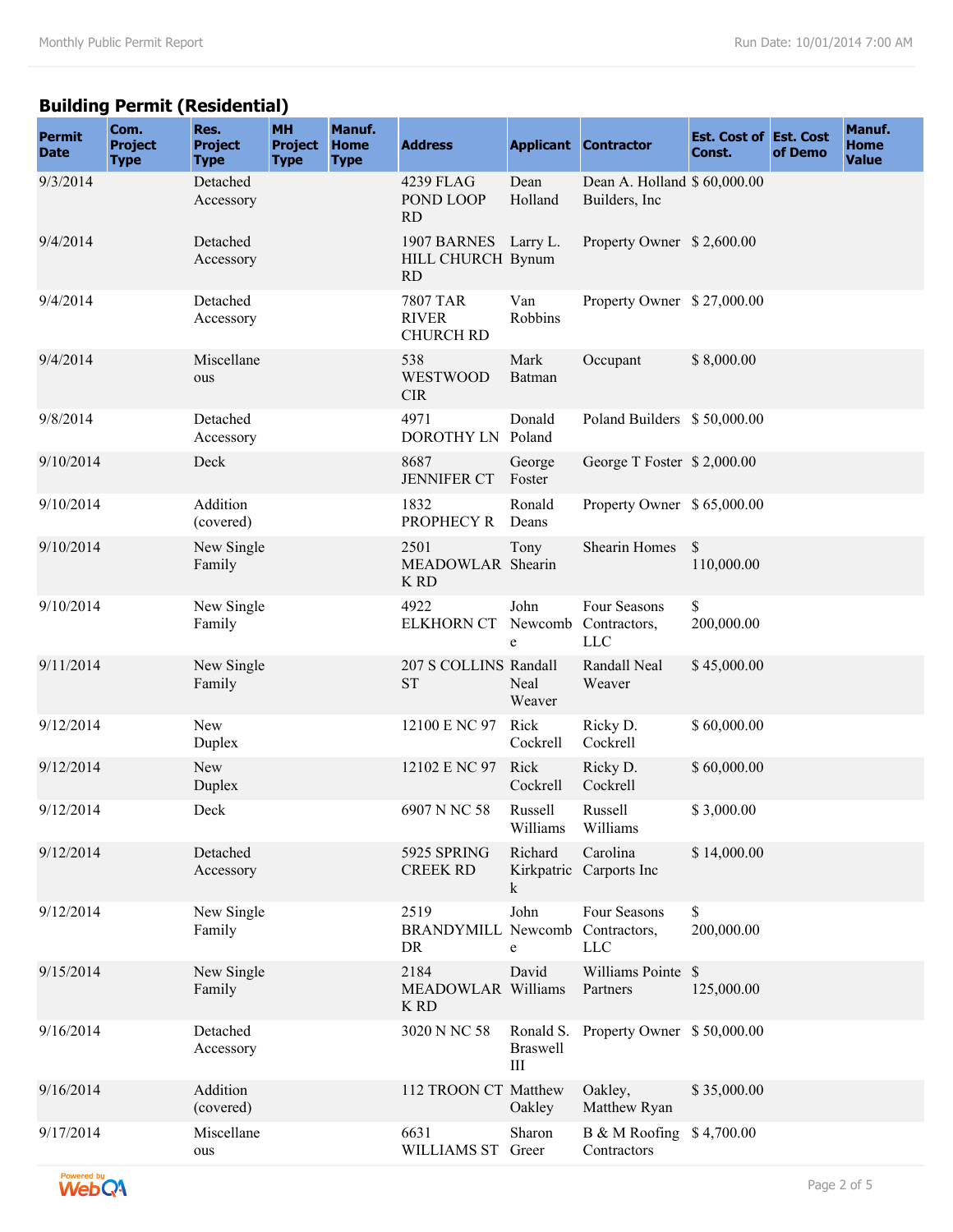# **Building Permit (Residential)**

| <b>Permit</b><br><b>Date</b> | Com.<br><b>Project</b><br><b>Type</b> | Res.<br><b>Project</b><br><b>Type</b> | <b>MH</b><br><b>Project</b><br><b>Type</b> | Manuf.<br><b>Home</b><br><b>Type</b> | <b>Address</b>                                        |                             | <b>Applicant Contractor</b>                          | <b>Est. Cost of Est. Cost</b><br>Const. | of Demo | Manuf.<br><b>Home</b><br><b>Value</b> |
|------------------------------|---------------------------------------|---------------------------------------|--------------------------------------------|--------------------------------------|-------------------------------------------------------|-----------------------------|------------------------------------------------------|-----------------------------------------|---------|---------------------------------------|
| 9/17/2014                    |                                       | Renovation<br>/Alteration             |                                            |                                      | 305 THIRD ST                                          | Betty L.<br>Reid-<br>Cather | Property Owner \$2,500.00                            |                                         |         |                                       |
| 9/17/2014                    |                                       | New Single<br>Family                  |                                            |                                      | 624 HALEY DR Norman                                   | Davis                       | E Norman Davis \$80,000.00<br>& Son, Inc.            |                                         |         |                                       |
| 9/18/2014                    |                                       | Renovation<br>/Alteration             |                                            |                                      | 940 MAMAS<br><b>RUNLN</b>                             | Kevin<br>Laughren           | Property Owner \$12,000.00                           |                                         |         |                                       |
| 9/19/2014                    |                                       | Miscellane<br>ous                     |                                            |                                      | 5007 RACHEL<br>DR                                     | Sharon<br>Greer             | B & M Roofing \$13,125.00<br>Contractors             |                                         |         |                                       |
| 9/19/2014                    |                                       | New Single<br>Family                  |                                            |                                      | 3490 E LAKE<br><b>RD</b>                              | Jeff<br>Benson              | Kingsmill<br>Construction<br>Inc.                    | \$<br>120,000.00                        |         |                                       |
| 9/22/2014                    |                                       | New Single<br>Family                  |                                            |                                      | 3105 W<br>HAMPTON DR Newcomb Contractors,             | John<br>e                   | Four Seasons<br><b>LLC</b>                           | \$<br>300,000.00                        |         |                                       |
| 9/22/2014                    |                                       | New Single<br>Family                  |                                            |                                      | 9496 BUCK<br><b>DEANS RD</b>                          | Erader<br>Mills             | Erader Mills                                         | \$67,000.00                             |         |                                       |
| 9/22/2014                    |                                       | Detached<br>Accessory                 |                                            |                                      | <b>2495 SWIFT</b><br><b>CREEK</b><br><b>SCHOOL RD</b> | Lamonte<br>Evans            | Property Owner \$3,200.00                            |                                         |         |                                       |
| 9/23/2014                    |                                       | Moving<br><b>Building</b>             |                                            |                                      | 8324 BOY<br><b>SCOUT RD</b>                           | Laudis<br>Perry Jr          | Property Owner \$5,600.00                            |                                         |         |                                       |
| 9/24/2014                    |                                       | Miscellane<br>ous                     |                                            |                                      | 2718 NC 561                                           | Kellie<br>Sanders           | Solar Tyme                                           | \$4,000.00                              |         |                                       |
| 9/24/2014                    |                                       | New Single<br>Family                  |                                            |                                      | 5250<br><b>BITTERROOT</b><br><b>CT</b>                | Joe<br>Anthony              | Four Seasons<br>Contractors,<br><b>LLC</b>           | \$<br>190,000.00                        |         |                                       |
| 9/25/2014                    |                                       | New Single<br>Family                  |                                            |                                      | 1210<br><b>WOODRIDGE</b><br>CT                        | Dean<br>Holland             | Dean A. Holland \$<br>Builders, Inc.                 | 125,000.00                              |         |                                       |
| 9/25/2014                    |                                       | Miscellane<br>ous                     |                                            |                                      | 107 <sub>N</sub><br><b>CLARENDON</b><br>DR            | James<br>McGown             | Power Lift<br>Foundation<br>Repair                   | \$4,200.00                              |         |                                       |
| 9/25/2014                    |                                       | New Single<br>Family                  |                                            |                                      | 6654 COLLEEN Mike<br>RD                               | Brantley                    | <b>Brantley</b><br>Construction, G. 175,000.00<br>M. | \$                                      |         |                                       |
| 9/25/2014                    |                                       | Detached<br>Accessory                 |                                            |                                      | 6654 COLLEEN Mike<br><b>RD</b>                        | <b>Brantley</b>             | <b>Brantley</b><br>Construction, G.<br>M.            | \$10,500.00                             |         |                                       |
| 9/25/2014                    |                                       | Renovation<br>/Alteration             |                                            |                                      | 986 LINDSAY<br><b>RD</b>                              | Mike<br>Langley             | Michael Terry<br>Langley                             | \$25,000.00                             |         |                                       |
| 9/29/2014                    |                                       | Detached<br>Accessory                 |                                            |                                      | 211 LUCILLE<br><b>ST</b>                              | Lorenza<br>Morgan           | Property Owner \$4,000.00                            |                                         |         |                                       |
| 9/30/2014                    |                                       | New Single<br>Family                  |                                            |                                      | 3166 W<br>HAMPTON DR NEWCO                            | <b>JOHN</b><br><b>MBE</b>   | Four Seasons<br>Contractors,<br><b>LLC</b>           | \$<br>300,000.00                        |         |                                       |
| 9/30/2014                    |                                       | Addition<br>(covered)                 |                                            |                                      | 6565 RIPPLE<br>RD                                     | Alan<br>Kearney             | Property Owner \$25,000.00                           |                                         |         |                                       |

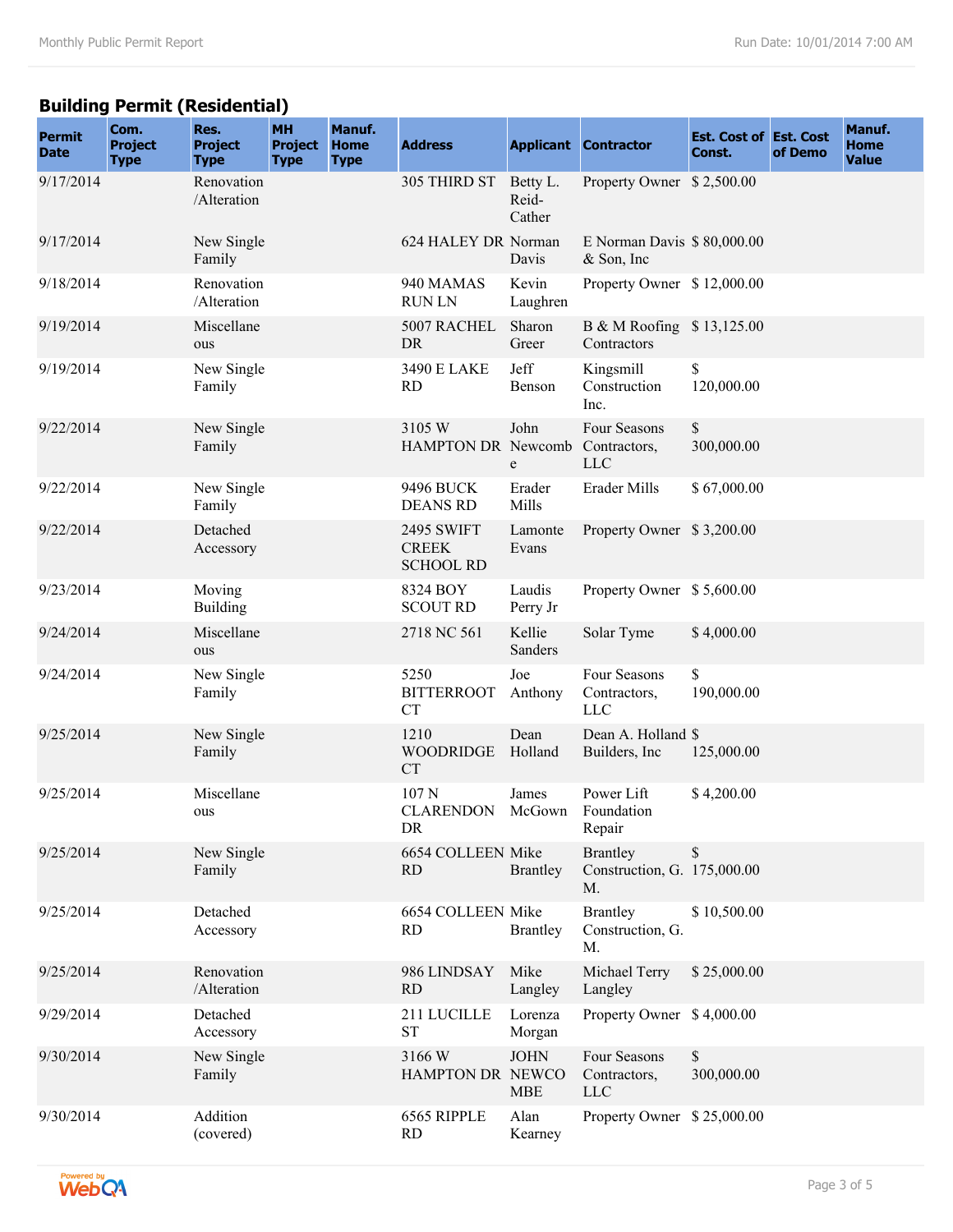# **Building Permit (Residential)**

| <b>Home</b><br><b>Address</b><br><b>Project</b><br><b>Applicant Contractor</b><br><b>Project</b><br><b>Project Home</b><br>Const.<br><b>Date</b><br>of Demo<br><b>Value</b><br><b>Type</b><br><b>Type</b><br><b>Type</b><br><b>Type</b> | Com.<br><b>Permit</b> |
|-----------------------------------------------------------------------------------------------------------------------------------------------------------------------------------------------------------------------------------------|-----------------------|
|-----------------------------------------------------------------------------------------------------------------------------------------------------------------------------------------------------------------------------------------|-----------------------|

#### **Demolition**

| <b>Permit</b><br><b>Date</b> | Com.<br><b>Project</b><br><b>Type</b> | Res.<br><b>Project</b><br><b>Type</b> | <b>MH</b><br><b>Project</b><br><b>Type</b> | Manuf.<br><b>Home</b><br><b>Type</b> | <b>Address</b>                         | <b>Applicant</b>        | <b>Contractor</b>                  | <b>Est. Cost of Est. Cost</b><br>Const. | of Demo         | <b>Manuf.</b><br><b>Home</b><br><b>Value</b> |
|------------------------------|---------------------------------------|---------------------------------------|--------------------------------------------|--------------------------------------|----------------------------------------|-------------------------|------------------------------------|-----------------------------------------|-----------------|----------------------------------------------|
| 9/9/2014                     |                                       |                                       |                                            |                                      |                                        | Dennis<br>Perkerson     | Perkerson<br>Landscapes            |                                         | \$3,000.00      |                                              |
| 9/22/2014                    |                                       |                                       |                                            |                                      | 9292 W<br><b>MOUNT DR</b>              | Jerry<br><b>Bulluck</b> | Jerry Bulluck<br>Construction Inc. |                                         | \$5,000.00      |                                              |
| 9/22/2014                    |                                       |                                       |                                            |                                      | <b>1792 FIRST</b><br><b>STREET EXT</b> | Melinda<br>Gaither      | Occupant                           |                                         | \$1.00          |                                              |
| 9/29/2014                    |                                       |                                       |                                            |                                      | 8042 N NC 58                           | Gordon<br>Langseth      | Property Owner                     |                                         | \$3,200.00      |                                              |
| 9/30/2014                    |                                       |                                       |                                            |                                      | 10608 N NC 58 Al Collie                |                         | S.A.C.<br>Enterprises Inc.         |                                         | \$<br>10,000.00 |                                              |

### **Manufactured Home Permit**

| <b>Permit</b><br><b>Date</b> | Com.<br><b>Project</b><br><b>Type</b> | Res.<br><b>Project</b><br><b>Type</b> | <b>MH</b><br><b>Project</b><br><b>Type</b> | Manuf.<br><b>Home</b><br><b>Type</b> | <b>Address</b>                                                          |                           | <b>Applicant Contractor</b>                          | <b>Est. Cost of Est. Cost</b><br>Const. | of Demo | Manuf.<br><b>Home</b><br><b>Value</b> |
|------------------------------|---------------------------------------|---------------------------------------|--------------------------------------------|--------------------------------------|-------------------------------------------------------------------------|---------------------------|------------------------------------------------------|-----------------------------------------|---------|---------------------------------------|
| 9/3/2014                     |                                       |                                       | <b>HUD</b>                                 | Multi-<br>Sectional                  | 12027 S WINDS Kevin<br>DR                                               | Hinton                    | Eatmon Mobile<br>Home Movers                         |                                         |         | \$85,000.00                           |
| 9/15/2014                    |                                       |                                       |                                            | Modular Off-Frame 5293<br>Modular    | <b>CRABTREE</b><br><b>RD</b>                                            | Chris<br>Dockery          | Raven Rock<br>Mobile Home<br><b>Movers</b>           |                                         |         | \$<br>185,508.00                      |
| 9/16/2014                    |                                       |                                       | <b>HUD</b>                                 | Multi-<br>Sectional                  | 10322 SMITH<br><b>RD</b>                                                | Craig                     | <b>State Mobile</b><br><b>Sturdivant</b> Home Movers |                                         |         | $\mathbb{S}$<br>107,224.00            |
| 9/17/2014                    |                                       |                                       | <b>HUD</b>                                 | Multi-<br>Sectional                  | 2289 WILEY<br>RD                                                        | Kenneth<br>Whitley        | Jackie Waddell<br>M.Hm. Movers                       |                                         |         | \$26,000.00                           |
| 9/17/2014                    |                                       |                                       |                                            | Modular Off-Frame 4215<br>Modular    | <b>BULLSTONE</b><br><b>RD</b>                                           | Kevin<br><b>Breedlove</b> | The Fisher<br>Housing<br>Companies                   |                                         |         | $\mathbb{S}$<br>109,900.00            |
| 9/18/2014                    |                                       |                                       | <b>HUD</b>                                 | e                                    | Singlewid 1550 RANDI<br><b>KALEY LN</b>                                 | Frank<br><b>Brown</b>     | Jackie Waddell<br>M.Hm. Movers                       |                                         |         | \$35,400.00                           |
| 9/18/2014                    |                                       |                                       | ${\rm HUD}$                                | Multi-<br>Sectional                  | 14936 NC 43                                                             | Lou S.<br>Ricks           | L & L Mobile<br>Home Service                         |                                         |         | \$24,000.00                           |
| 9/19/2014                    |                                       |                                       | <b>HUD</b>                                 | e                                    | Singlewid 8704 CEDAR<br><b>GROVE</b><br><b>SCHOOL</b><br><b>LOOP RD</b> | Alfreda<br>Forte          | Down Home<br>Mobile Home<br>Movers Inc.              |                                         |         | \$20,000.00                           |
| 9/23/2014                    |                                       |                                       | <b>HUD</b>                                 | Multi-<br>Sectional                  | 3705<br><b>PLEASANT</b><br><b>GROVE</b><br><b>CHURCH RD</b>             | Tony<br>Joyner            | L & L Mobile<br>Home Service                         |                                         |         | \$49,500.00                           |
| 9/24/2014                    |                                       |                                       | <b>HUD</b>                                 | Multi-<br>Sectional                  | 6020 NICOLE<br><b>RD</b>                                                | Frank<br><b>Brown</b>     | Jackie Waddell<br>M.Hm. Movers                       |                                         |         | \$90,318.00                           |